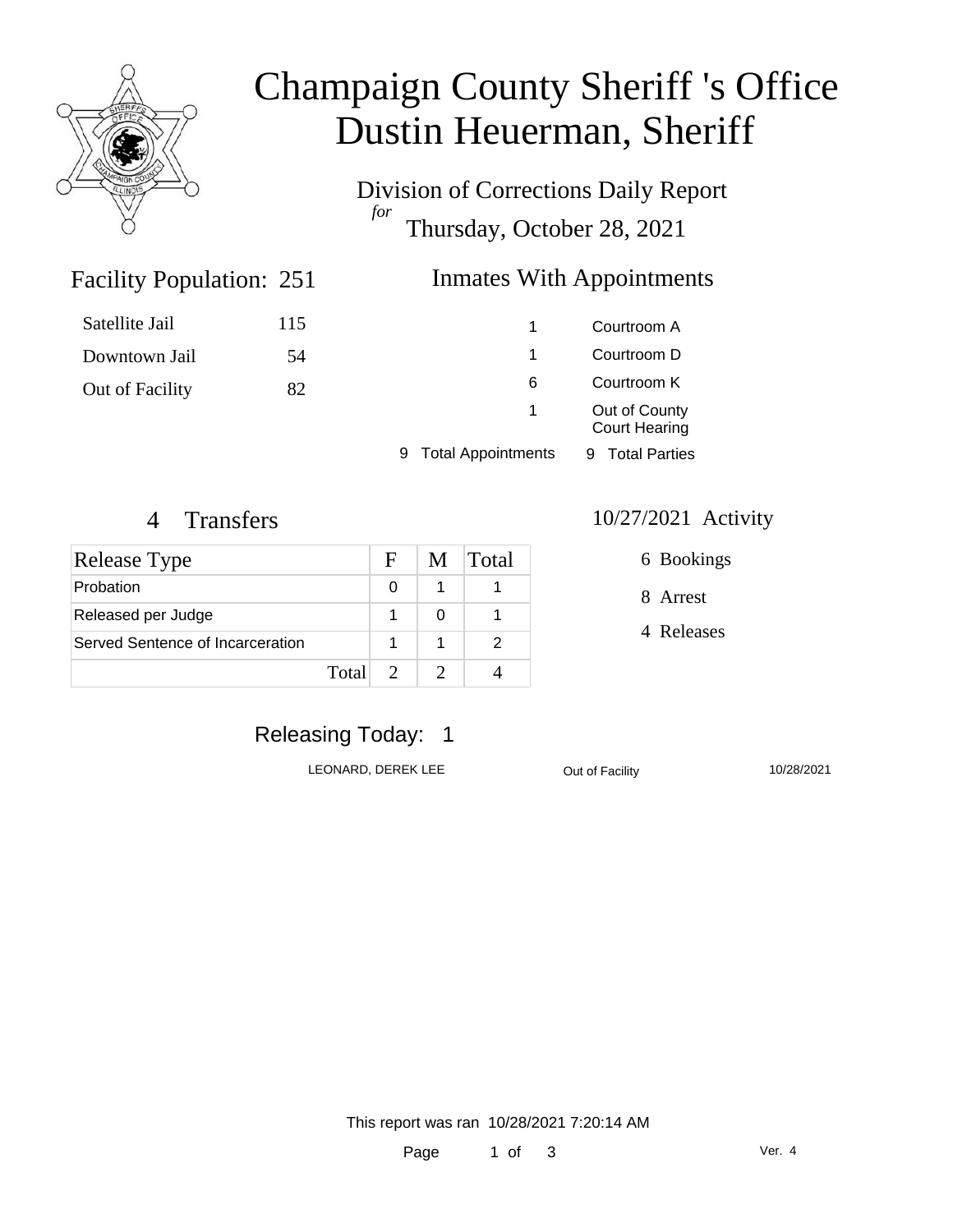

# Champaign County Sheriff 's Office Dustin Heuerman, Sheriff

Division of Corrections Daily Report *for* Thursday, October 28, 2021

#### Custody Status Count

- Electronic Home Dentention 19
	- Felony Arraignment 8
		- Felony Other 3
	- Felony Pre-Sentence 5
		- Felony Pre-Trial 178
	- Felony Pre-Trial DUI 2
	- Felony Sentenced CCSO 2
	- Felony Sentenced IDOC 13
		- Hold Other 2
		- Hold Sentenced IDOC 2
	- Misdemeanor Arraignment 1
		- Misdemeanor Pre-Trial 3
			- Petition to Revoke 2
			- Remanded to DHS 11
				- Total 251

This report was ran 10/28/2021 7:20:14 AM